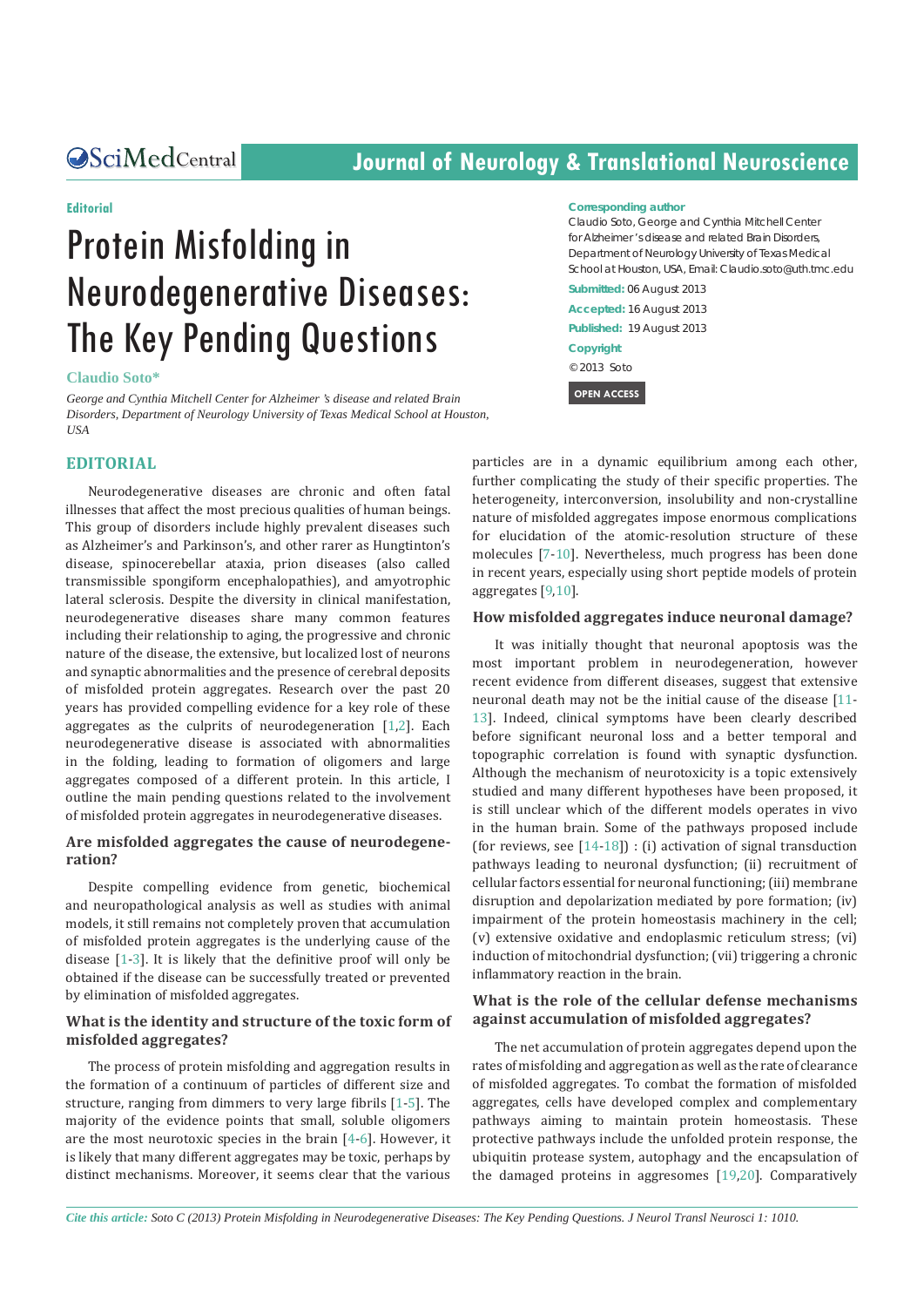#### **OSciMedCentral**

much more effort has been devoted to understand how proteins misfold and aggregate as well as the cellular, genetic and environmental factors implicated, than in elucidating the role of the natural defense mechanisms. It is likely that better understanding of these processes may lead to novel strategies for treatment based on boosting the endogenous mechanisms to remove misfolded aggregates.

### **What is the mechanism responsible for the selective neuronal vulnerability of distinct misfolded aggregates?**

One of the most puzzling aspects of neurodegenerative diseases is that diverse disorders consist on the accumulation of misfolded aggregates in different areas of the brain, which affect selective populations of neurons [[21,](#page-2-15)[22\]](#page-2-16). The fact that many of these proteins express ubiquitously throughout the brain makes difficult to understand the selective neuronal vulnerability and suggest that expression of other proteins and/or specific changes on the milieu of different neurons may be implicated. Although several hypotheses have been proposed to explain selective neuronal vulnerability in neurodegenerative disease [[21-](#page-2-15)[25\]](#page-2-17), much more research is needed to address this important topic, which likely will contribute to the development of therapeutic interventions for neurodegenerative diseases.

#### **Do misfolded aggregates spread in a prion-like infectious manner?**

Among neurodegenerative diseases, prion disorders are unique because the pathology can be naturally and experimentally transmitted between individuals. Strikingly, the infectious agent responsible for prion diseases (termed prion) is composed exclusively by the misfolded and aggregated form of the prion protein [[26,](#page-2-18)[27\]](#page-2-19). Prion replication depend on the autocatalytic conversion of the normal prion protein catalyzed by small amounts of the misfolded and infectious form of the prion protein [\[27](#page-2-19)[,28](#page-2-20)]. The conversion of the normal into the abnormal prion protein follows a seeding-nucleation mechanism, in which oligomers of the misfolded protein bind, induce the misfolding and integrate the normal protein into the growing aggregates [[4](#page-2-4)[,29](#page-2-21)]. Importantly, formation of misfolded aggregates in all other neurodegenerative diseases follow the same seedingnucleation mechanism, suggesting their potential to propagate as a prion  $[28,29]$  $[28,29]$  $[28,29]$  $[28,29]$ . Remarkably, during the last 5 years a series of groundbreaking reports have shown that the protein misfolding and aggregation, characteristic of the most prevalent neurodegenerative diseases, can be experimentally transmitted in animal models through a prion-like principle (for reviews, see [[28,](#page-2-20)[30-](#page-2-22)[33\]](#page-2-23)). These studies have produced a tremendous paradigmatic change in our understanding of the molecular bases of neurodegenerative diseases. However, it remains to be study whether prion-like spreading and transmission of misfolded aggregates indeed occur under natural conditions in humans. It is likely that, in the same manner as in prion diseases, the prionlike principle operates in neurodegenerative disorders much more frequently in the cellular and tissue spreading of misfolded aggregates within an individual, than in the rare cases of interindividual transmission.

#### **Are misfolded aggregates a good target for therapeutic intervention?**

Despite dramatic progress in understanding the pathogenesis of neurodegenerative diseases, none of these disorders can yet be successfully treated. If protein misfolding and aggregation is a central event in the pathogenesis of these diseases, a therapy directed to the cause of the illness should aim to prevent or even reverse the formation of misfolded aggregates. Several approaches have been proposed to target the process of protein misfolding and aggregation (for reviews, see  $[1,3,10,34,35]$  $[1,3,10,34,35]$  $[1,3,10,34,35]$  $[1,3,10,34,35]$  $[1,3,10,34,35]$  $[1,3,10,34,35]$  $[1,3,10,34,35]$ ) : 1) decrease of the expression of the protein implicated in misfolding and aggregation; 2) stabilization of the native protein conformation; 3) inhibition and reversal of protein conformational changes leading to the formation of misfolded aggregates; 4) increase the biological clearance of the misfolded protein; 5) prevent or correct the downstream deleterious effects of misfolded protein aggregates. All these targets have been studied extensively and for most of them good results have been obtained in animal models of the various diseases. However, most of the few drugs tried in human clinical trials have consistently failed in producing benefits to the patients. It is very likely that the main reason for these failures is that preventing or even reverting the accumulation of misfolded aggregates in symptomatic patients is probably too late to produce clinical benefit [[36\]](#page-2-26). For these diseases, at the time in which patients exhibit clear symptoms of the disease and they can be properly diagnosed, the brain is largely destroyed.

### **Is the sensitive and specific detection of misfolded aggregates a promising strategy for early disease diagnosis?**

As stated above, pre-symptomatic diagnosis of neurodegenerative diseases is a high priority to enable efficient therapeutic intervention. Traditionally, diagnosis of these diseases is achieved after clear clinical symptoms are evident and even then definitive diagnosis is only accomplished after postmortem examination of the brain [[37](#page-2-27)[,38](#page-2-28)]. To attempt early and non-invasive diagnosis of neurodegenerative diseases, many laboratories have been investigating the use of diverse neuroimaging approaches and the identification of disease-specific biomarkers [[38-](#page-2-28)[40\]](#page-2-29). Although, these strategies may well achieve the goal, it seems that detection of misfolded aggregates is the best option, because of the tight involvement of these structures in the disease pathogenesis. The process of formation and accumulation of misfolded aggregates begins years or even decades before the onset of clinical symptoms [[38,](#page-2-28)[41,](#page-2-30)[42\]](#page-2-31) and several lines of evidence suggest that soluble misfolded oligomers might be circulating in biological fluids (blood, cerebrospinal fluid, etc) [[43](#page-2-32)[-47](#page-3-0)]. In recent years there have been several reports describing various approaches for imaging-based detection of protein aggregates as well as for biochemical detection of these molecules in fluids [[39,](#page-2-33)[40,](#page-2-29)[48\]](#page-3-1). These recent developments coupled with the large effort from the pharmaceutical industry to come out with efficient disease-modifying strategies raises hope for the ultimate goal of eradicating neurodegenerative diseases by combining a highly sensitive early diagnosis with an efficient and safe therapeutic strategy.

J Neurol Transl Neurosci 1: 1010 (2013) **2/4**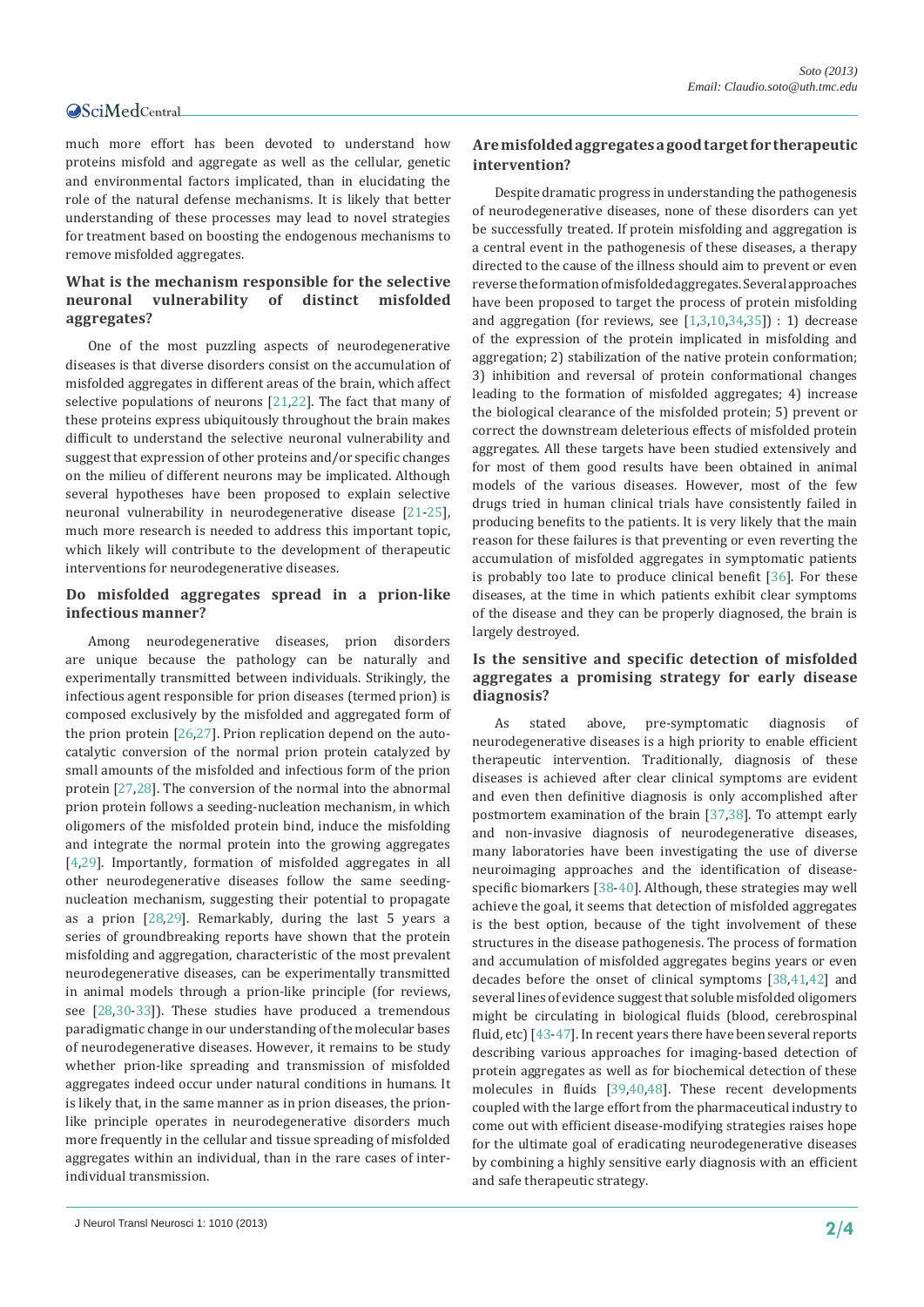## **OSciMedCentral**

### **REFERENCES**

- <span id="page-2-0"></span>1. [Soto C. Unfolding the role of protein misfolding in neurodegenerative](http://www.ncbi.nlm.nih.gov/pubmed/12511861)  [diseases. Nat Rev Neurosci. 2003; 4: 49-60.](http://www.ncbi.nlm.nih.gov/pubmed/12511861)
- <span id="page-2-1"></span>2. [Winklhofer KF, Tatzelt J, Haass C. The two faces of protein misfolding:](http://www.ncbi.nlm.nih.gov/pubmed/18216876)  [gain- and loss-of-function in neurodegenerative diseases. EMBO J.](http://www.ncbi.nlm.nih.gov/pubmed/18216876)  [2008; 27: 336-349.](http://www.ncbi.nlm.nih.gov/pubmed/18216876)
- <span id="page-2-2"></span>3. [Lansbury PT, Lashuel HA. A century-old debate on protein aggregation](http://www.ncbi.nlm.nih.gov/pubmed/17051203)  [and neurodegeneration enters the clinic. Nature. 2006; 443: 774-779.](http://www.ncbi.nlm.nih.gov/pubmed/17051203)
- <span id="page-2-4"></span>4. [Caughey B, Lansbury PT. Protofibrils, pores, fibrils, and](http://www.ncbi.nlm.nih.gov/pubmed/12704221)  [neurodegeneration: separating the responsible protein aggregates](http://www.ncbi.nlm.nih.gov/pubmed/12704221)  [from the innocent bystanders. Annu Rev Neurosci. 2003; 26: 267-298.](http://www.ncbi.nlm.nih.gov/pubmed/12704221)
- <span id="page-2-3"></span>5. [Glabe CG. Common mechanisms of amyloid oligomer pathogenesis in](http://www.ncbi.nlm.nih.gov/pubmed/16481071)  [degenerative disease. Neurobiol Aging. 2006; 27: 570-575.](http://www.ncbi.nlm.nih.gov/pubmed/16481071)
- <span id="page-2-5"></span>6. [Haass C, Selkoe DJ. Soluble protein oligomers in neurodegeneration:](http://www.ncbi.nlm.nih.gov/pubmed/17245412)  [lessons from the Alzheimer's amyloid beta-peptide. Nat Rev Mol Cell](http://www.ncbi.nlm.nih.gov/pubmed/17245412)  [Biol. 2007; 8: 101-112.](http://www.ncbi.nlm.nih.gov/pubmed/17245412)
- <span id="page-2-6"></span>7. [Diaz-Espinoza R, Soto C. High-resolution structure of infectious prion](http://www.ncbi.nlm.nih.gov/pubmed/22472622)  [protein: the final frontier. Nat Struct Mol Biol. 2012; 19: 370-377.](http://www.ncbi.nlm.nih.gov/pubmed/22472622)
- 8. [Nelson R, Eisenberg D. Structural models of amyloid-like fibrils. Adv](http://www.ncbi.nlm.nih.gov/pubmed/17190616)  [Protein Chem. 2006; 73: 235-282.](http://www.ncbi.nlm.nih.gov/pubmed/17190616)
- <span id="page-2-8"></span>9. [Tycko R, Wickner RB. Molecular Structures of Amyloid and Prion](http://www.ncbi.nlm.nih.gov/pubmed/23294335)  [Fibrils: Consensus versus Controversy. Acc Chem Res. 2013; 46: 1487-](http://www.ncbi.nlm.nih.gov/pubmed/23294335) [1496.](http://www.ncbi.nlm.nih.gov/pubmed/23294335)
- <span id="page-2-7"></span>10.[Eisenberg D, Jucker M. The amyloid state of proteins in human](http://www.ncbi.nlm.nih.gov/pubmed/22424229)  [diseases. Cell. 2012; 148: 1188-1203.](http://www.ncbi.nlm.nih.gov/pubmed/22424229)
- <span id="page-2-9"></span>11.[Palop JJ, Chin J, Mucke L. A network dysfunction perspective on](http://www.ncbi.nlm.nih.gov/pubmed/17051202)  [neurodegenerative diseases. Nature. 2006; 443: 768-773.](http://www.ncbi.nlm.nih.gov/pubmed/17051202)
- 12.[Selkoe DJ. Biochemistry and molecular biology of amyloid beta](http://www.ncbi.nlm.nih.gov/pubmed/18631749)[protein and the mechanism of Alzheimer's disease. Handb Clin Neurol.](http://www.ncbi.nlm.nih.gov/pubmed/18631749)  [2008; 89: 245-260.](http://www.ncbi.nlm.nih.gov/pubmed/18631749)
- <span id="page-2-10"></span>13.[Moreno JA, Mallucci GR. Dysfunction and recovery of synapses in](http://www.ncbi.nlm.nih.gov/pubmed/20298207)  [prion disease: implications for neurodegeneration. Biochem Soc](http://www.ncbi.nlm.nih.gov/pubmed/20298207)  [Trans. 2010; 38: 482-487.](http://www.ncbi.nlm.nih.gov/pubmed/20298207)
- <span id="page-2-11"></span>14.[Soto C, Satani N. The intricate mechanisms of neurodegeneration in](http://www.ncbi.nlm.nih.gov/pubmed/20889378)  [prion diseases. Trends Mol Med. 2010;.](http://www.ncbi.nlm.nih.gov/pubmed/20889378)
- 15.[Knott AB, Perkins G, Schwarzenbacher R, Bossy-Wetzel E.](http://www.ncbi.nlm.nih.gov/pubmed/18568013)  [Mitochondrial fragmentation in neurodegeneration. Nat Rev Neurosci.](http://www.ncbi.nlm.nih.gov/pubmed/18568013)  [2008; 9: 505-518.](http://www.ncbi.nlm.nih.gov/pubmed/18568013)
- 16.[Lashuel HA, Lansbury PT Jr. Are amyloid diseases caused by protein](http://www.ncbi.nlm.nih.gov/pubmed/16978447)  [aggregates that mimic bacterial pore-forming toxins? Q Rev Biophys.](http://www.ncbi.nlm.nih.gov/pubmed/16978447)  [2006; 39: 167-201.](http://www.ncbi.nlm.nih.gov/pubmed/16978447)
- 17.[Matus S, Glimcher LH, Hetz C. Protein folding stress in](http://www.ncbi.nlm.nih.gov/pubmed/21288706)  [neurodegenerative diseases: a glimpse into the ER. Curr Opin Cell Biol.](http://www.ncbi.nlm.nih.gov/pubmed/21288706)  [2011; 23: 239-252.](http://www.ncbi.nlm.nih.gov/pubmed/21288706)
- <span id="page-2-12"></span>18.[Bonifati DM, Kishore U. Role of complement in neurodegeneration and](http://www.ncbi.nlm.nih.gov/pubmed/16698083)  [neuroinflammation. Mol Immunol. 2007; 44: 999-1010.](http://www.ncbi.nlm.nih.gov/pubmed/16698083)
- <span id="page-2-13"></span>19.[Powers ET, Morimoto RI, Dillin A, Kelly JW, Balch WE. Biological and](http://www.ncbi.nlm.nih.gov/pubmed/19298183)  [chemical approaches to diseases of proteostasis deficiency. Annu Rev](http://www.ncbi.nlm.nih.gov/pubmed/19298183)  [Biochem. 2009; 78: 959-991.](http://www.ncbi.nlm.nih.gov/pubmed/19298183)
- <span id="page-2-14"></span>20.Cuanalo-Contreras K, Mukherjee A, Soto C. Role of Protein Misfolding and Proteostasis Deficiency in Protein MIsfolding Diseases and Aging. Int J Cell Biol (In press). 2013.
- <span id="page-2-15"></span>21.[Morrison BM, Hof PR, Morrison JH. Determinants of neuronal](http://www.ncbi.nlm.nih.gov/pubmed/9749571)  [vulnerability in neurodegenerative diseases. Ann Neurol. 1998; 44:](http://www.ncbi.nlm.nih.gov/pubmed/9749571)  [S32-44.](http://www.ncbi.nlm.nih.gov/pubmed/9749571)
- <span id="page-2-16"></span>22.[Saxena S, Caroni P. Selective neuronal vulnerability in](http://www.ncbi.nlm.nih.gov/pubmed/21745636)  [neurodegenerative diseases: from stressor thresholds to degeneration.](http://www.ncbi.nlm.nih.gov/pubmed/21745636)  [Neuron. 2011; 71: 35-48.](http://www.ncbi.nlm.nih.gov/pubmed/21745636)
- 23.[Calabresi P, Centonze D, Bernardi G. Cellular factors controlling](http://www.ncbi.nlm.nih.gov/pubmed/11092223)  [neuronal vulnerability in the brain: a lesson from the striatum.](http://www.ncbi.nlm.nih.gov/pubmed/11092223)  [Neurology. 2000; 55: 1249-1255.](http://www.ncbi.nlm.nih.gov/pubmed/11092223)
- 24.[Blass JP. Mitochondria, neurodegenerative diseases, and selective](http://www.ncbi.nlm.nih.gov/pubmed/10672284)  [neuronal vulnerability. Ann N Y Acad Sci. 1999; 893: 434-439.](http://www.ncbi.nlm.nih.gov/pubmed/10672284)
- <span id="page-2-17"></span>25.[Mattson MP, Magnus T. Ageing and neuronal vulnerability. Nat Rev](http://www.ncbi.nlm.nih.gov/pubmed/16552414)  [Neurosci. 2006; 7: 278-294.](http://www.ncbi.nlm.nih.gov/pubmed/16552414)
- <span id="page-2-18"></span>26.[Prusiner SB. Early evidence that a protease-resistant protein is an](http://www.ncbi.nlm.nih.gov/pubmed/15055596)  [active component of the infectious prion. Cell. 2004; 116: S109, 1 p](http://www.ncbi.nlm.nih.gov/pubmed/15055596)  [following S113.](http://www.ncbi.nlm.nih.gov/pubmed/15055596)
- <span id="page-2-19"></span>27.[Soto C. Prion hypothesis: the end of the controversy? Trends Biochem](http://www.ncbi.nlm.nih.gov/pubmed/21130657)  [Sci. 2011; 36: 151-158.](http://www.ncbi.nlm.nih.gov/pubmed/21130657)
- <span id="page-2-20"></span>28.[Soto C. Transmissible proteins: expanding the prion heresy. Cell.](http://www.ncbi.nlm.nih.gov/pubmed/22632966)  [2012; 149: 968-977.](http://www.ncbi.nlm.nih.gov/pubmed/22632966)
- <span id="page-2-21"></span>29.[Soto C, Estrada L, Castilla J. Amyloids, prions and the inherent](http://www.ncbi.nlm.nih.gov/pubmed/16473510)  [infectious nature of misfolded protein aggregates. Trends Biochem](http://www.ncbi.nlm.nih.gov/pubmed/16473510)  [Sci. 2006; 31: 150-155.](http://www.ncbi.nlm.nih.gov/pubmed/16473510)
- <span id="page-2-22"></span>30.[Jucker M, Walker LC. Pathogenic protein seeding in Alzheimer disease](http://www.ncbi.nlm.nih.gov/pubmed/22028219)  [and other neurodegenerative disorders. Ann Neurol. 2011; 70: 532-](http://www.ncbi.nlm.nih.gov/pubmed/22028219) [540.](http://www.ncbi.nlm.nih.gov/pubmed/22028219)
- 31.[Prusiner SB. Cell biology. A unifying role for prions in](http://www.ncbi.nlm.nih.gov/pubmed/22723400)  [neurodegenerative diseases. Science. 2012; 336: 1511-1513.](http://www.ncbi.nlm.nih.gov/pubmed/22723400)
- 32.[Aguzzi A, Rajendran L. The transcellular spread of cytosolic amyloids,](http://www.ncbi.nlm.nih.gov/pubmed/20064386)  [prions, and prionoids. Neuron. 2009; 64: 783-790.](http://www.ncbi.nlm.nih.gov/pubmed/20064386)
- <span id="page-2-23"></span>33.[Brundin P, Melki R, Kopito R. Prion-like transmission of protein](http://www.ncbi.nlm.nih.gov/pubmed/20308987)  [aggregates in neurodegenerative diseases. Nat Rev Mol Cell Biol.](http://www.ncbi.nlm.nih.gov/pubmed/20308987)  [2010; 11: 301-307.](http://www.ncbi.nlm.nih.gov/pubmed/20308987)
- <span id="page-2-24"></span>34.[Selkoe DJ. Defining molecular targets to prevent Alzheimer disease.](http://www.ncbi.nlm.nih.gov/pubmed/15710846)  [Arch Neurol. 2005; 62: 192-195.](http://www.ncbi.nlm.nih.gov/pubmed/15710846)
- <span id="page-2-25"></span>35.[Huang Y, Mucke L. Alzheimer mechanisms and therapeutic strategies.](http://www.ncbi.nlm.nih.gov/pubmed/22424230)  [Cell. 2012; 148: 1204-1222.](http://www.ncbi.nlm.nih.gov/pubmed/22424230)
- <span id="page-2-26"></span>36.[Selkoe DJ. Preventing Alzheimer's disease. Science. 2012; 337: 1488-](http://www.ncbi.nlm.nih.gov/pubmed/22997326) [1492.](http://www.ncbi.nlm.nih.gov/pubmed/22997326)
- <span id="page-2-27"></span>37.[Urbanelli L, Magini A, Ciccarone V, Trivelli F, Polidoro M, Tancini B, et](http://www.ncbi.nlm.nih.gov/pubmed/19891597)  [al. New perspectives for the diagnosis of Alzheimer's disease. Recent](http://www.ncbi.nlm.nih.gov/pubmed/19891597)  [Pat CNS Drug Discov. 2009; 4: 160-181.](http://www.ncbi.nlm.nih.gov/pubmed/19891597)
- <span id="page-2-28"></span>38.[Danev SI, St Stoyanov D. Early noninvasive diagnosis of](http://www.ncbi.nlm.nih.gov/pubmed/20836391)  [neurodegenerative diseases. Folia Med \(Plovdiv\). 2010; 52: 5-13.](http://www.ncbi.nlm.nih.gov/pubmed/20836391)
- <span id="page-2-33"></span>39.[Szymański P, Markowicz M, Janik A, Ciesielski M, Mikiciuk-Olasik E.](http://www.ncbi.nlm.nih.gov/pubmed/21154313)  [Neuroimaging diagnosis in neurodegenerative diseases. Nucl Med Rev](http://www.ncbi.nlm.nih.gov/pubmed/21154313)  [Cent East Eur. 2010; 13: 23-31.](http://www.ncbi.nlm.nih.gov/pubmed/21154313)
- <span id="page-2-29"></span>40.[Noelker C, Hampel H, Dodel R. Blood-based protein biomarkers for](http://www.ncbi.nlm.nih.gov/pubmed/21623645)  [diagnosis and classification of neurodegenerative diseases: current](http://www.ncbi.nlm.nih.gov/pubmed/21623645)  [progress and clinical potential. Mol Diagn Ther. 2011; 15: 83-102.](http://www.ncbi.nlm.nih.gov/pubmed/21623645)
- <span id="page-2-30"></span>41.[Price JL, McKeel DW Jr, Buckles VD, Roe CM, Xiong C, Grundman M, et](http://www.ncbi.nlm.nih.gov/pubmed/19376612)  [al. Neuropathology of nondemented aging: presumptive evidence for](http://www.ncbi.nlm.nih.gov/pubmed/19376612)  [preclinical Alzheimer disease. Neurobiol Aging. 2009; 30: 1026-1036.](http://www.ncbi.nlm.nih.gov/pubmed/19376612)
- <span id="page-2-31"></span>42.[Buchhave P, Minthon L, Zetterberg H, Wallin AK, Blennow K, Hansson](http://www.ncbi.nlm.nih.gov/pubmed/22213792)  [O. Cerebrospinal fluid levels of β-amyloid 1-42, but not of tau, are fully](http://www.ncbi.nlm.nih.gov/pubmed/22213792)  [changed already 5 to 10 years before the onset of Alzheimer dementia.](http://www.ncbi.nlm.nih.gov/pubmed/22213792)  [Arch Gen Psychiatry. 2012; 69: 98-106.](http://www.ncbi.nlm.nih.gov/pubmed/22213792)
- <span id="page-2-32"></span>43.[Gao CM, Yam AY, Wang X, Magdangal E, Salisbury C, Peretz D, et al.](http://www.ncbi.nlm.nih.gov/pubmed/21209907)

J Neurol Transl Neurosci 1: 1010 (2013) **3/4**